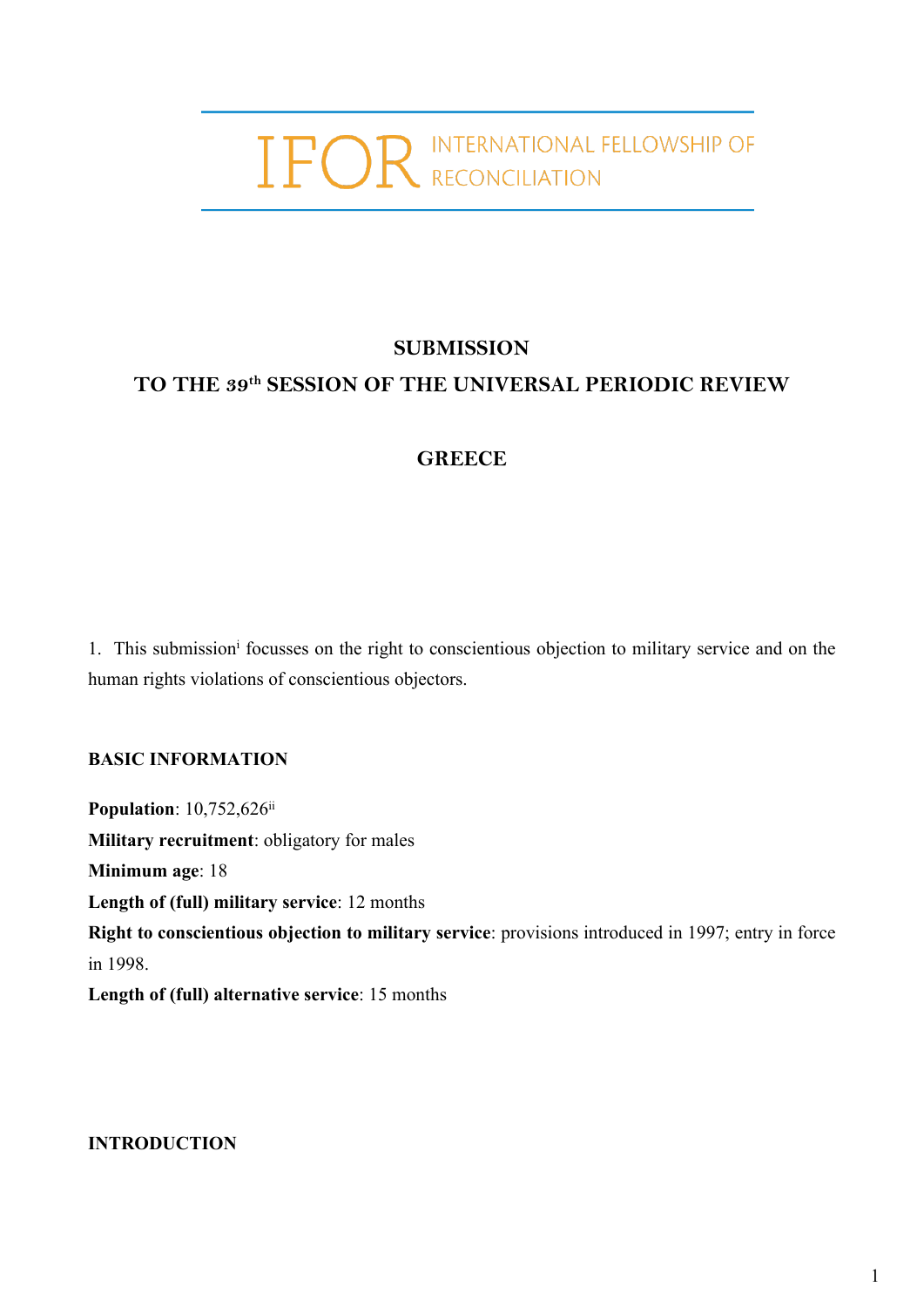2. Greece has <sup>a</sup> longstanding record of violations of the right to conscientious objection to military service and other human rights of conscientious objectors. Since 2015, violations and failures to comply with international human rights law and standards have been highlighted by at least six UN and European human rights bodies.<sup>iii</sup>

Despite some positive steps in 2019, amendments of certain legislative provisions for conscientious objectors in the context of a new law<sup>iv</sup> and subsequent Ministerial Decisions, serious violations of human rights of conscientious objectors and Greece'<sup>s</sup> obligations towards them remain unaddressed, as it has been also reported by Amnesty International. v The failure of the new legislation to recognize the right to conscientious objection to military service in accordance with international human rights standards has been pointed out by the Special Rapporteur on freedom of religion or belief, in a communication to the new elected Greek authorities on 11 July 2019.<sup>vi</sup>

3. Most importantly, the new Greek government, instead of responding to the concerns of the Special Rapporteur by implementing the recommendations of the Human Rights Committee, has moved towards annulling recent positive amendments about conscientious objectors, such as the reduction of the length of alternative civilian service by the previous government.

# **MAIN VIOLATIONS OF THE RIGHT TO CONSCIENTIOUS OBJECTION TO MILITARY SERVICE**

#### Г **Punitive and discriminatory alternative civilian service**

## *Insufficient benefits or/and salary*

4. The Human Rights Committee, has requested Greece to review the legislation in order for the alternative service in Greece not to be punitive and discriminatory, referring *inter alia* to the cost of the service.<sup>vii</sup>

According to the legislation<sup>viii</sup>, conscientious objectors performing alternative service are either entitled food and housing, without any salary whatsoever, or otherwise receive <sup>a</sup> monthly salary set since 2005 to  $\epsilon$  223.53, but it is prohibited by law to be paid any other amount of money for any reason. Worth noting also that conscripts receive certain personal items, while conscientious objectors do not.

5. In 2015, when the minimum salary was less than the current one, namely  $\epsilon$  586.08 or  $\epsilon$  510.95 for workers under 25 years of age,<sup>ix</sup> the Committee on Economic, Social and Cultural Rights had raised concerns that it was not sufficient to provide workers and their families with <sup>a</sup> decent living in line with article 7 of the ICESCR.<sup>x</sup> Accordingly, the  $\epsilon$  223.53 for conscientious objectors are absolutely insufficient to provide them with an adequate standard of living in terms of Articles 7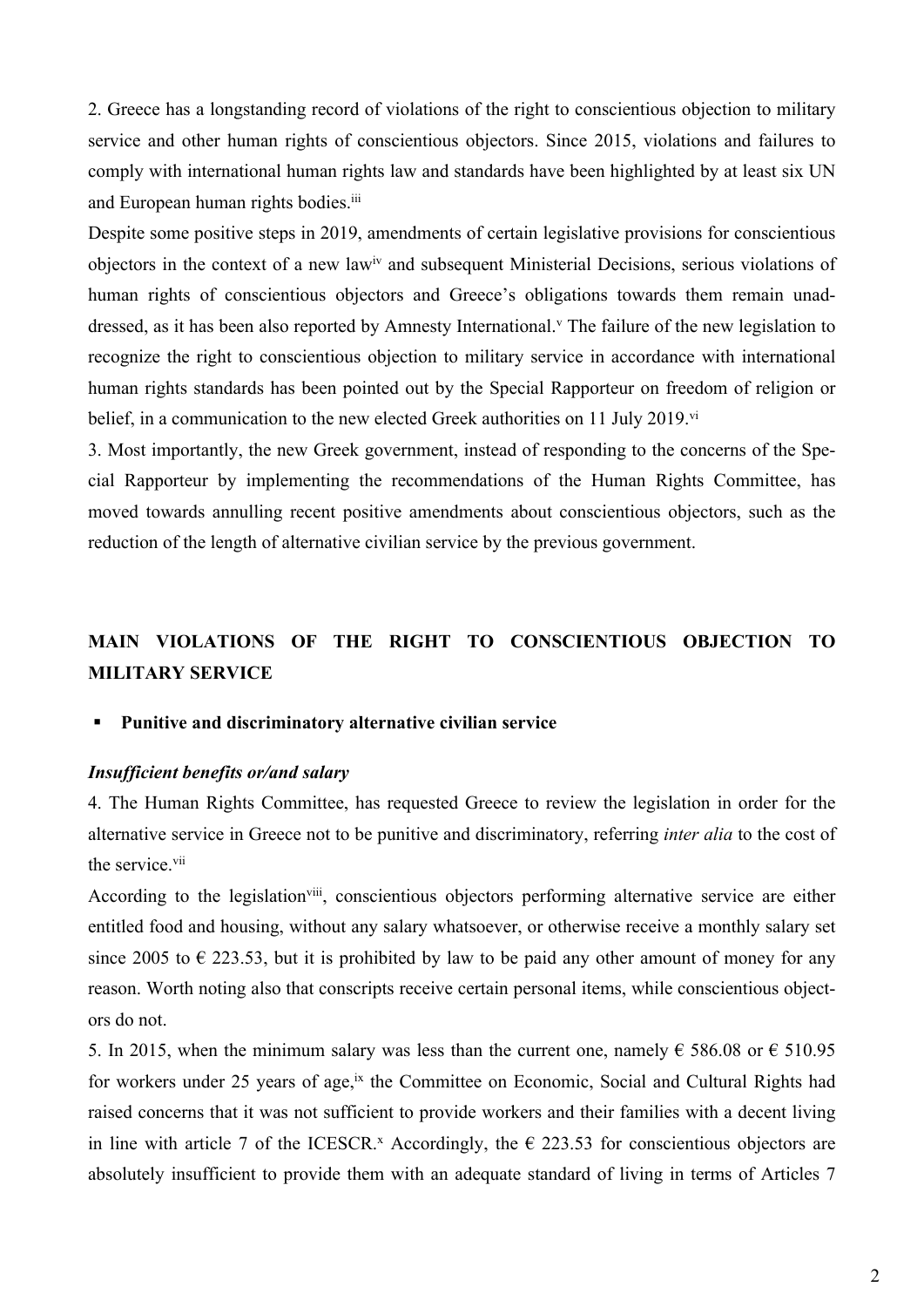and 11 of the Covenant.

### *Discrimination as of the location of service*

6. The alternative service consists in the provision of services of public benefit in areas other than the place of residence, which in 2016<sup>xi</sup> was further extended to the entire region of residence. There is no such explicit restriction for conscripts serving in the armed forces who might be able to perform par<sup>t</sup> of their service in the region of their residence.

According to the Human Rights Committee, "the requirement to perform such services away from places of permanen<sup>t</sup> residence" can be one of the factors rendering the conditions of alternative service in a country "punitive in nature". <sup>xii</sup> In the case of Greece, the Human Rights Committee, indeed referred also to the nature of the service.<sup>xiii</sup>

7. The Greek National Commission for Human Rights has consistently stated that the geographical criterion for the completion of the alternative social service should be in conformity with the same rules that apply to regular armed military service. Xiv Currently conscientious objectors are not allowed to serve in the region of their residence, <sup>a</sup> restriction which does not apply to conscripts serving in the armed forces.<sup>xv</sup>

## *Punitive and discriminatory length*

8. Following international recommendations, in June 2019, <sup>a</sup> Ministerial Decision by the then Alternate Minister of National Defence reduced the length of the full alternative service from 15 to 12 months and the length of the three categories of reduced alternative service to (almost) the same length as for the reduced military service. However, in contravention of international and regional human rights standards and the recommendations of the Human Rights Committee<sup>xvi</sup> and the Special Rapporteur on freedom of religion or belief, <sup>xvii</sup> this Ministerial Decision was annulled in October 2019 by the Joint Decision of the new Deputy Ministers of Finance and National Defence, which reinstated the previous length for all categories.<sup>xviii</sup>

9. In February 2021, <sup>a</sup> Joint Decision of the same Ministers increased the length of the full military service in the Army, where the vast majority of conscripts serve, from 9 to 12 months, making it equal to that in the Navy and Air Force. xix

However, the length of the full alternative civilian service continues to be significantly and unjustifiably longer (15 months). According to the UN standards "Any duration longer than that of military service is permissible only if the additional time for alternative service is based on reasonable and objective criteria. Equalizing the duration of alternative service with military service should be considered a good practice."xx

10. Furthermore, the European Parliament has repeatedly asked for the length of alternative service to be equal with that of military service, both in general,<sup>xxi</sup> as well specifically in the case of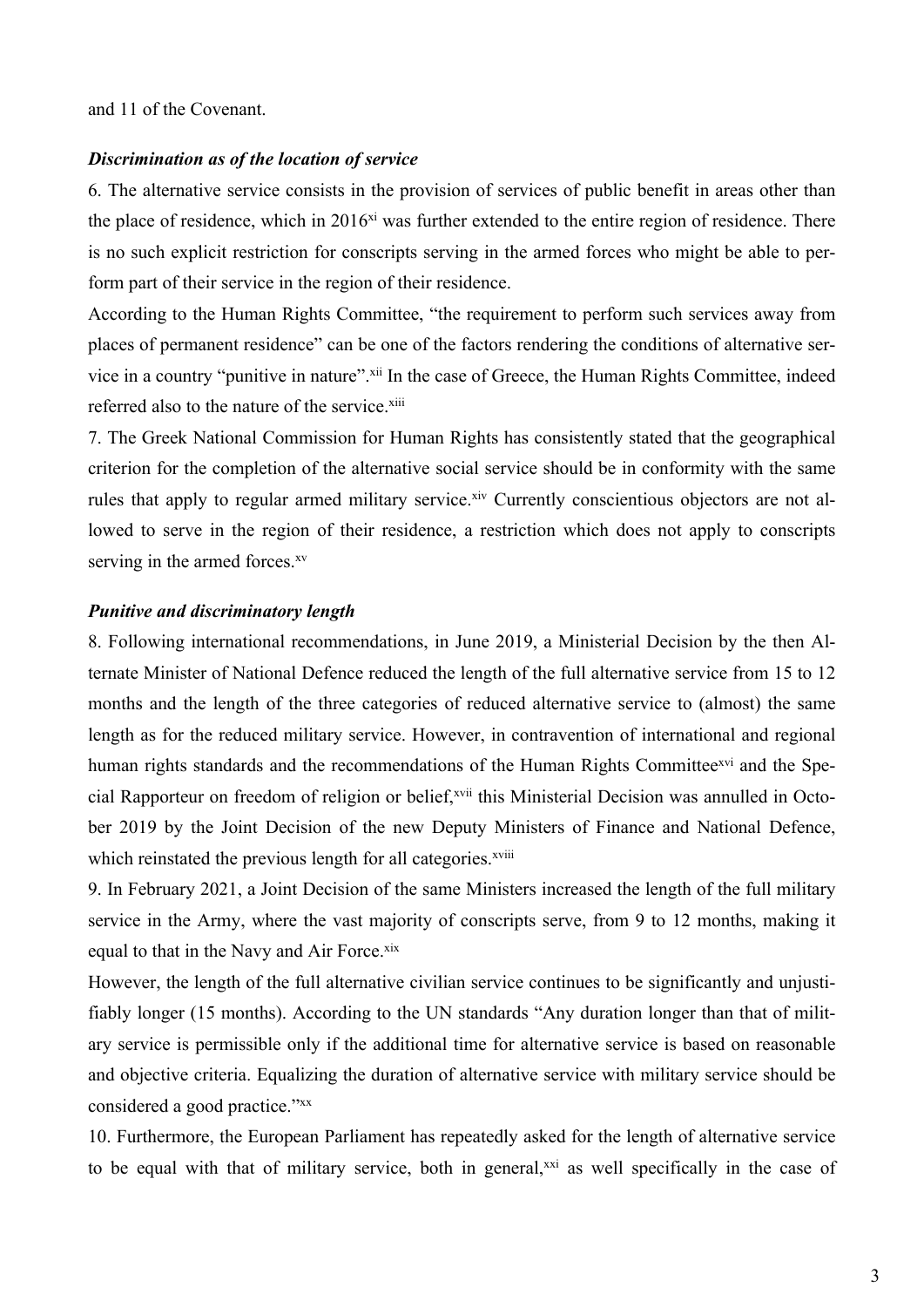Greece.<sup>xxii</sup>

Worth noting also that the length of the third category of reduced alternative civilian service, which concerns persons of an especially vulnerable family status, is 67% longer compared to the equivalent category of reduced military service (5 months compared to 3).

#### Г **Inadequate procedure of examination of applications for conscientious objector status**

11. The decision on applications for recognition of conscientious objectors is taken by the Minister of National Defence after <sup>a</sup> recommendation by <sup>a</sup> five-membered special committee with military participation. The Human Rights Committee has expressed concerns about "the composition of the Special Committee and its reported lack of independence and impartiality" and "reports indicating discrimination on the basis of different grounds of objection", referring to religious and non-religious grounds. Consequently, the Human Rights Committee reiterated its recommendation to Greece to "consider placing the assessment of applications for conscientious objector status under the full control of civilian authorities"xxiii

12. Following a judgement of the European Court of Human Rights in 2016,<sup>xxiv</sup> an amendment of the legislation in 2019 reduced the number of military officers in the committee from two to one.<sup>xxv</sup> While this is <sup>a</sup> step in the right direction, the amended provision continues to be in contravention of the recommendations of the Human Rights Committee by not requiring the new Special Committee to be wholly civilian and ensuring that the decision of granting conscientious objector status is not made by the Minister of National Defence. As <sup>a</sup> result, the amended legislation still fails to place the assessment of applications for conscientious objector status under the full control of civilian authorities.

#### Г **Punishment of certain categories of conscientious objectors**

## *Categories of conscientious objectors who are punished*

13. Certain categories of conscientious objectors in Greece, who, for one reason or the other, do not perform the punitive and discriminatory alternative civilian service face punishment as "insubordinate". Such categories are the following:

- $\triangleright$  Those whose applications for conscientious objector (CO) status have been unfairly rejected because of the problematic procedure of examination. In this case they are required to perform military service and if they insist in their conscientious objection, they are declared insubordinate and face the relevant punishment (see below).
- $\triangleright$  Those who are granted CO status, but because of the punitive conditions (cost, location of service, duration), they find themselves unable to complete the service. In that case, their CO status is revoked and they are required to perform certain months of military service and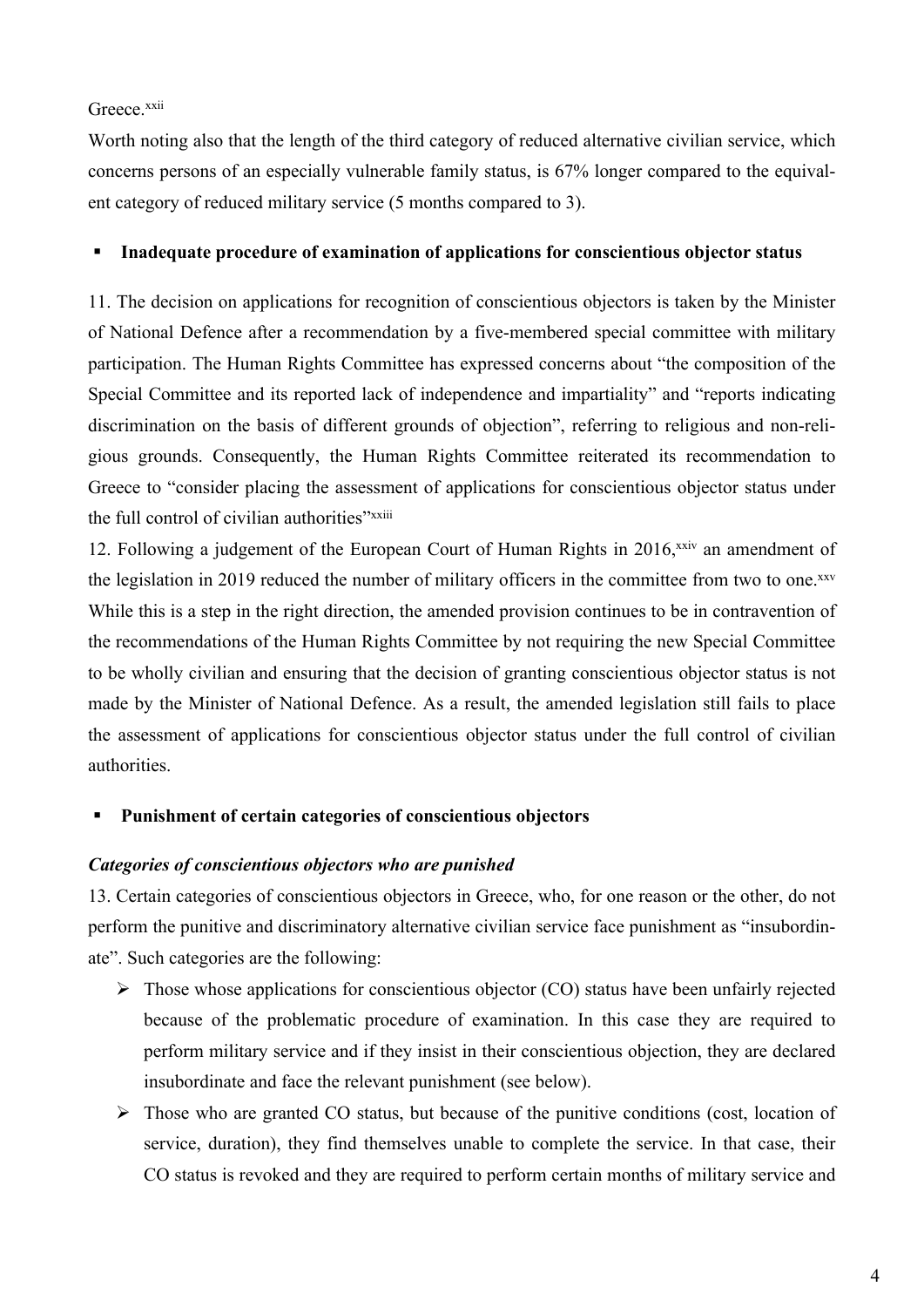if they insist in their conscientious objection, they are declared insubordinate and face the relevant punishment.

- $\triangleright$  Those who commit a disciplinary offence during their alternative service, which results in their CO status being revoked. In that case, they are required to perform months of military service and if they insist in their conscientious objection, they are declared insubordinate and face the relevant punishment.
- $\triangleright$  Most often, those who refuse to perform the (punitive and discriminatory) alternative civilian service, including, but not limited to, those self-identified as "total objectors". They are also declared insubordinate and face the relevant punishment. As it has been made known by groups of total objectors and media reports, xxvi in February 2019 alone, at least three total objectors have been sentenced by the Military Court of Athens to (suspended) sentences of 12 and 18 months' imprisonment, respectively. In March, the trial of another total objector, who is being repeatedly prosecuted, has been postponed. In May, the trial of another total objector who is being repeatedly prosecuted, has been also postponed.

14. Taking into consideration the punitive and discriminatory character of the alternative civilian service as well the inadequate procedures of examination for CO status, as they have been pointed out by international and regional human rights bodies, none of the aforementioned categories of conscientious objectors should be punished.

## *The punishment for insubordination*

15. Being declared as "insubordinate" entails risk of arrest at any given moment. In recent years, the arrest and detention in these circumstances, as documented by Amnesty International, xxvii last from some hours to <sup>a</sup> couple of days, until either the "insubordinate" is brought before <sup>a</sup> military court for <sup>a</sup> trial, or –more often – his trial is scheduled for <sup>a</sup> later date and he is released.

16. The punishment for each period of insubordination includes in all cases:

- An administrative fine of 6,000 euros, which is increased as long it remains unpaid, and can result also to confiscation of property.
- A prison sentence up to 2 years. It is often, but not always, <sup>a</sup> suspended sentence, depending on the criminal record. Furthermore, it is usually eligible to be converted to <sup>a</sup> financial penalty of several thousands of euros – which is different from the administrative fine cited above.
- $\bullet$  Further sanctions, such as: deprivations of the right to be employed in the public sector, and for those who have been irrevocably convicted for insubordination or desertion, the deprivation of the right to exercise <sup>a</sup> profession which requires <sup>a</sup> special permission by the authority and of the right to vote and to be elected. The "insubordinate" or deserters are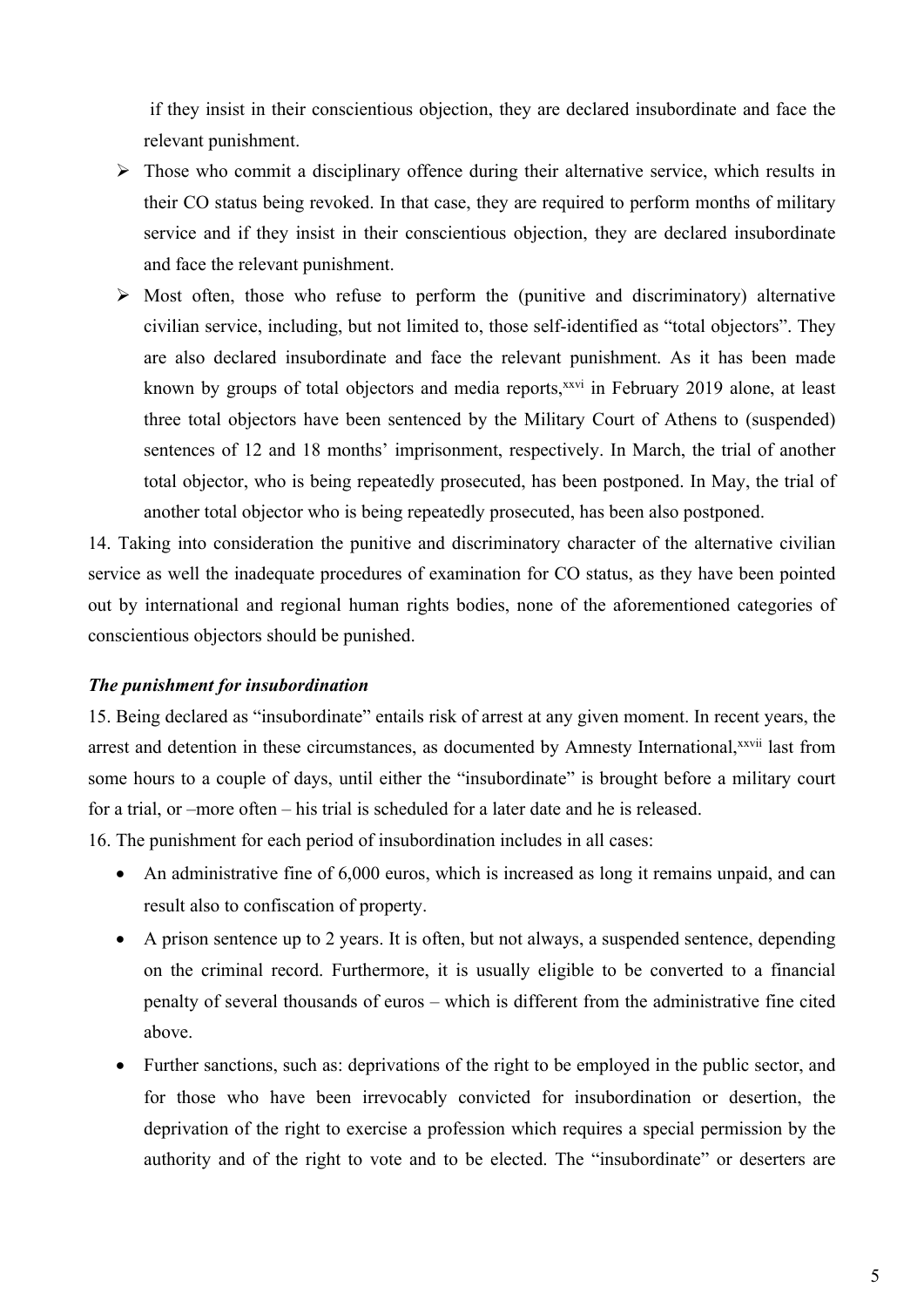prohibited from migrating abroad or from being employed in ships travelling abroad, and from having <sup>a</sup> passpor<sup>t</sup> issued or renewed, excep<sup>t</sup> for the insubordinate residing in foreign countries.

# **VIOLATIONS OF FUNDAMENTAL PRINCIPLES OF INTERNATIONAL LAW IN THE CASE OF CONSCIENTIOUS OBJECTORS**

#### $\blacksquare$ **Repeated punishment of conscientious objectors in violation of** *ne bis in idem*

17. Punishment for insubordination does not entail exemption from military duties, (unless someone has actually served <sup>a</sup> prison sentence equal or greater than the length of alternative service he would have been required to perform if he had been recognised as a conscientious objector, xxviii which nowadays does not occur in practice). Consequently, the conscientious objectors are repeatedly called-up, and repeatedly punished. In theory, such <sup>a</sup> repeated punishment is unlimited as of the number of sentences and fines, and in practice IFOR is aware of cases of conscientious objectors who have been punished (at least) 5 times (e.g. the case of Lazaros Petromelidis, see further below). 18. Such <sup>a</sup> repeated punishment is in violation of the *ne bis in idem* principle (Article 14.7 of IC-CPR), as it has been found by the Human Rights Committee<sup>xxix</sup> in its concluding observations on Greece, <sup>a</sup> position highlighted also by the current and previous Special Rapporteurs on freedom of religion or belief. xxx

The WGAD, besides the violation of Article 14.7 of ICCPR<sup>xxxi</sup>, has also found that "repeated incarceration in cases of conscientious objectors is directed towards changing their conviction and opinion, under threat of penalty" xxxii, and thus it contravenes also Article 18, paragraph 2 of the ICCPR, which prohibits "coercion which would impair his freedom to have or to adopt <sup>a</sup> religion or belief of his choice".

#### $\blacksquare$ **Failure to provide access to an effective remedy including adequate reparations**

19. Despite consecutive amendments of the relevant legislation, Greece has always failed to recognize the violations of the right to freedom of thought, conscience and religion and of other human rights, committed to this day against conscientious objectors and provide effective remedy. This includes those who had declared their conscientious objection before the establishment of the alternative civilian service in 1998.

Despite a legislative provision of 2016<sup>xxxiii</sup> which ended pending cases of prosecution against those who had declared their conscientious objection before 1998, by which it was implicitly admitted that they should have not been prosecuted, nevertheless, Greece has failed to address the cases of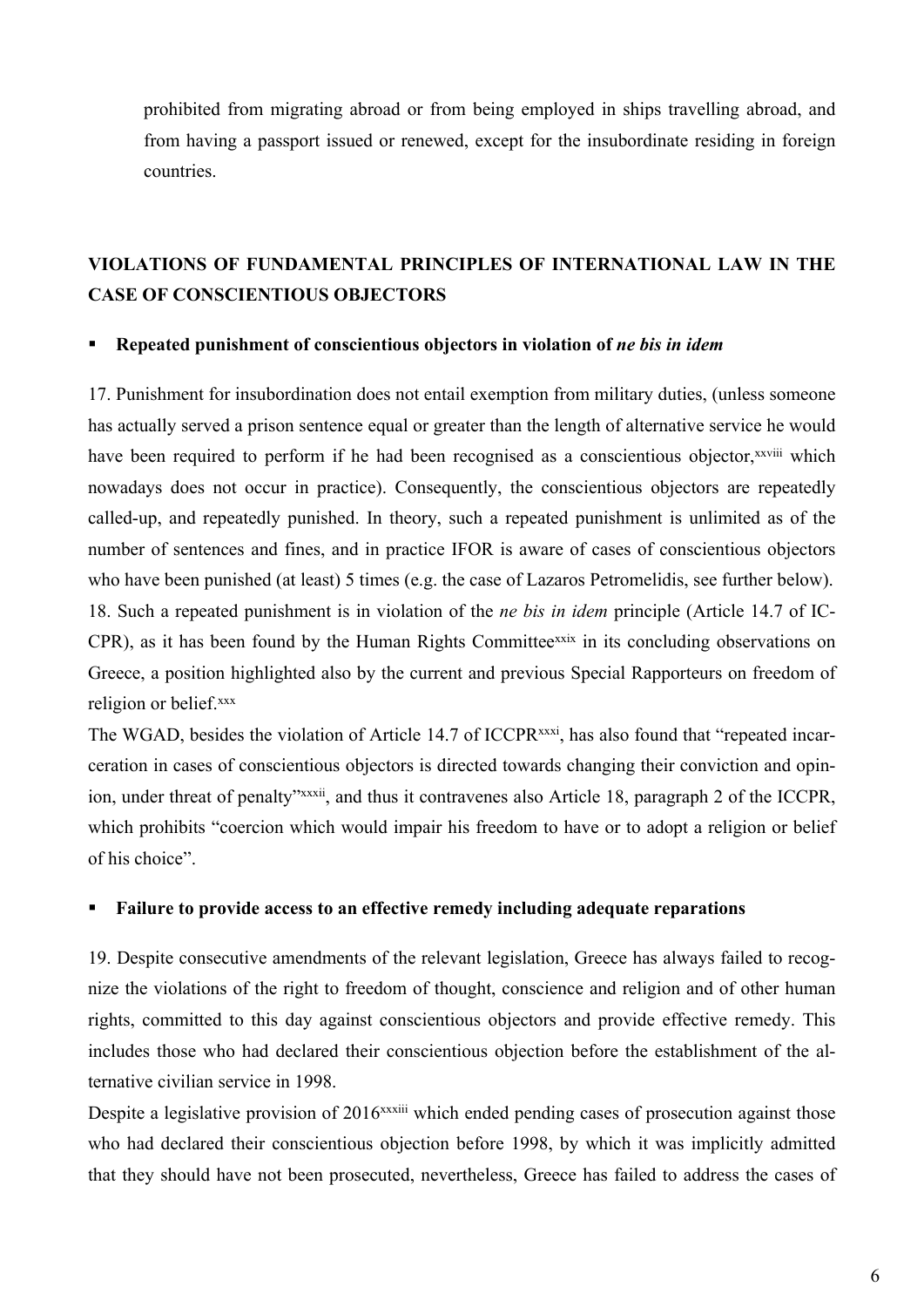those already sentenced and punished and provide them adequate reparations.

20. An illustrative case is that of Lazaros Petromelidis, who had declared his conscientious objection since 1992, and until 2014 he has been sentenced for five different periods of insubordination (merged in three cases before military courts), has been deprived of his liberty at least four times (87 days in total), has paid two financial penalties instead of imprisonment (corresponding to four sentences) and has faced multiple violations of his human rights, including the right to leave his country, for many years. Lazaros Petromelidis has been repeatedly declared <sup>a</sup> prisoner of conscience by Amnesty International". xxxiv Greece continues to fail to recognise the human rights violations committed against Mr. Petromelidis and provide him with adequate reparations.

21. Furthermore, the legislative provision of 2016 fails to recognise that the violations of the rights of conscientious objectors continued also for those who have declared their conscientious objection after 1998 and till today.

# **RECOMMENDATIONS CONCERNING CONSCIENTIOUS OBJECTION TO MILITARY SERVICE DURING THE PREVIOUS CYCLE OF THE UPR**

22. In the context of the  $2<sup>nd</sup>$  cycle, there have been two recommendations about conscientious objectors, xxxv which were not accepted by Greece: xxxvi

• "136.15 Review the current legislation with a view to recognizing an alternative to military service, which is accessible to all conscientious objectors and is not punitive or discriminatory (Uruguay);"

Apart from the issue of punitive and discriminatory alternative service, the phrase "accessible to all conscientious objectors" referred to problems as for the procedure of examination and discrimination based on different grounds of conscientious objection. However, neither of these two issues has been adequately addressed.

• "136.16 Consider changes in legislation and practice in order to ensure that individuals who express conscientious objection to compulsory military service on the grounds of freedom of thought, conscience, disability, and/or religion do not face harassment or prosecution, and that they have the opportunity to perform civilian service of equal length to the one of military service (Slovenia);"

23. This recommendation raised the issue of punishment of conscientious objectors. Furthermore, the phrase "have the opportunity to perform" appears referring to the issue of the procedures. Finally, this recommendation refers to alternative civilian service of equal length to the one of military service, following the standard of the European Parliament.<sup>xxxvii</sup> None of these issues has been adequately addressed.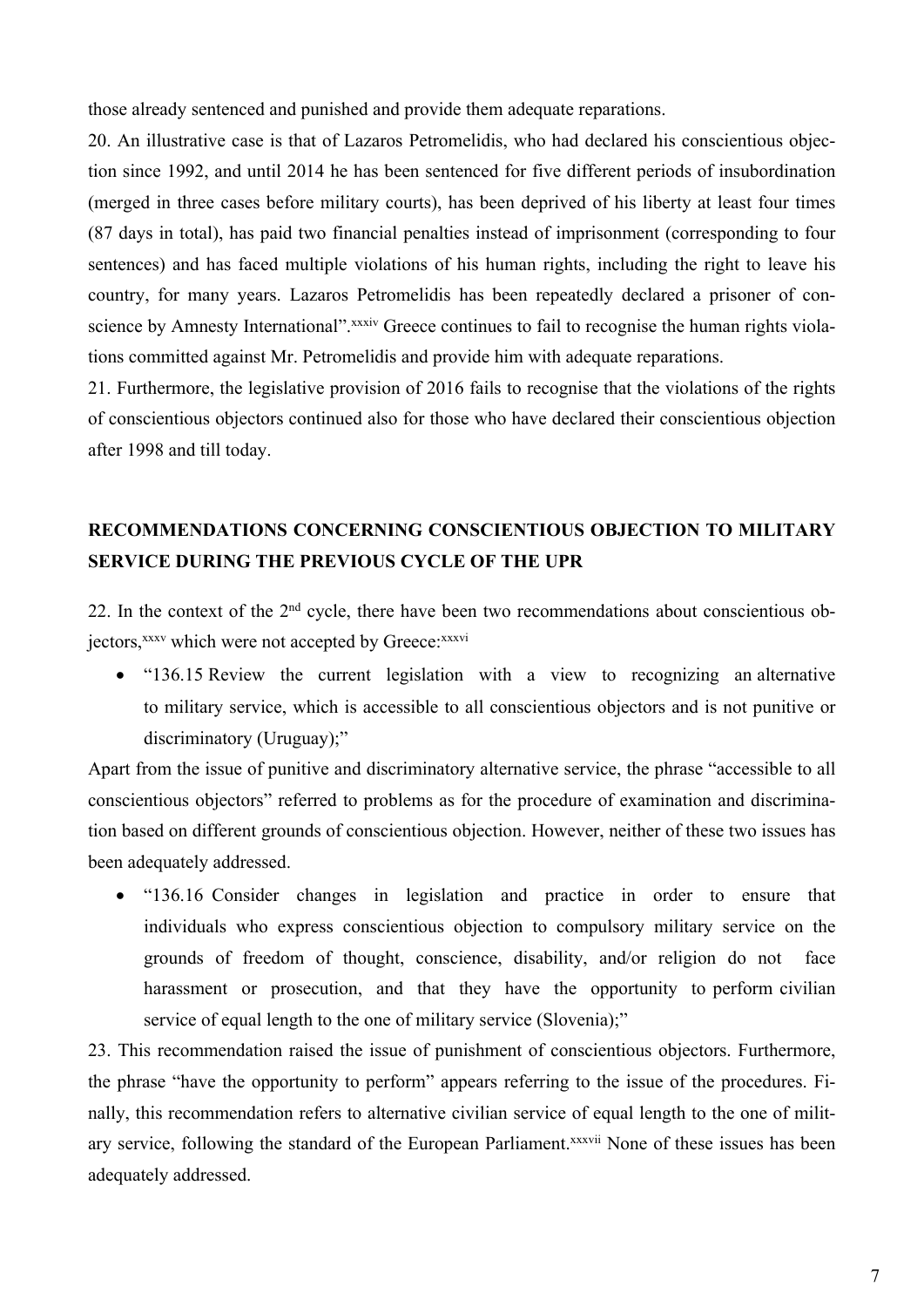# **SUGGESTED RECOMMENDATIONS FOR THE 3rd CYCLE OF THE UPR:**

1) "Consider changes in legislation and practice in order to ensure that all individuals who express conscientious objection to compulsory military service on the grounds of conscience, and/or religion do not face harassment or prosecution, and that they all have the opportunity, without discrimination, to perform civilian service of equal length to the one of military service;"

Explanatory Note: this recommendation, based on the previous recommendation of Slovenia, emphasised that it should concern all conscientious objectors without discrimination.

2) "Take measures to review legislation with <sup>a</sup> view to recognizing the right to conscientious objection to military service, encompassing an alternative to military service that is accessible to all conscientious objectors and not punitive or discriminatory in terms of its nature, cost or duration. Avoid punishment, especially repetitive one in violation of the *ne bis in idem* principle, and consider placing the assessment of applications for conscientious objector status under the full control of civilian authorities."

Explanatory Note: this recommendation is based on the concluding observations of the Human Rights Committee, echoed by successive Special Rapporteurs on freedom of religion or belief.

3) "Bring legislation and practice concerning conscientious objectors in line with international and regional human rights standards, and provide effective remedy, including adequate reparations, to all conscientious objectors who have suffered violations of human rights until such legislative reform takes place."

Explanatory Note: this recommendation emphasises that any legislative reform is not sufficient unless it is accompanied by effective remedy, including reparations, for the previous human rights violations.

Contact: Ms. Zafarana Main representative at UNOG [zaira.zafarana@ifor.org](mailto:zaira.zafarana@ifor.org)

i This repor<sup>t</sup> has been prepared in March 2021.

ii International Institute for Strategic Studies, *The Military Balance 2020*, p. 111.

iii UN Human Rights Committee, Concluding observations on the second periodic repor<sup>t</sup> of Greece, ([CCPR/C/GRC/CO/2](https://tbinternet.ohchr.org/_layouts/treatybodyexternal/Download.aspx?symbolno=CCPR%2fC%2fGRC%2fCO%2f2&Lang=en)), 3 December 2015, paras. 37-38; UN Human Rights Council, Report of the Working Group on the Universal Periodic Review, Greece, [\(A/HRC/33/7\)](https://www.refworld.org/pdfid/57cd5dee4.pdf), 8 July 2016, recommendation 136.15 (Uruguay), 136.16 (Slovenia); ECtHR, CASE OF [PAPAVASILAKIS](https://hudoc.echr.coe.int/eng?i=001-166850) v. GREECE, Application No 66899/14, 15.9.2016; UN Special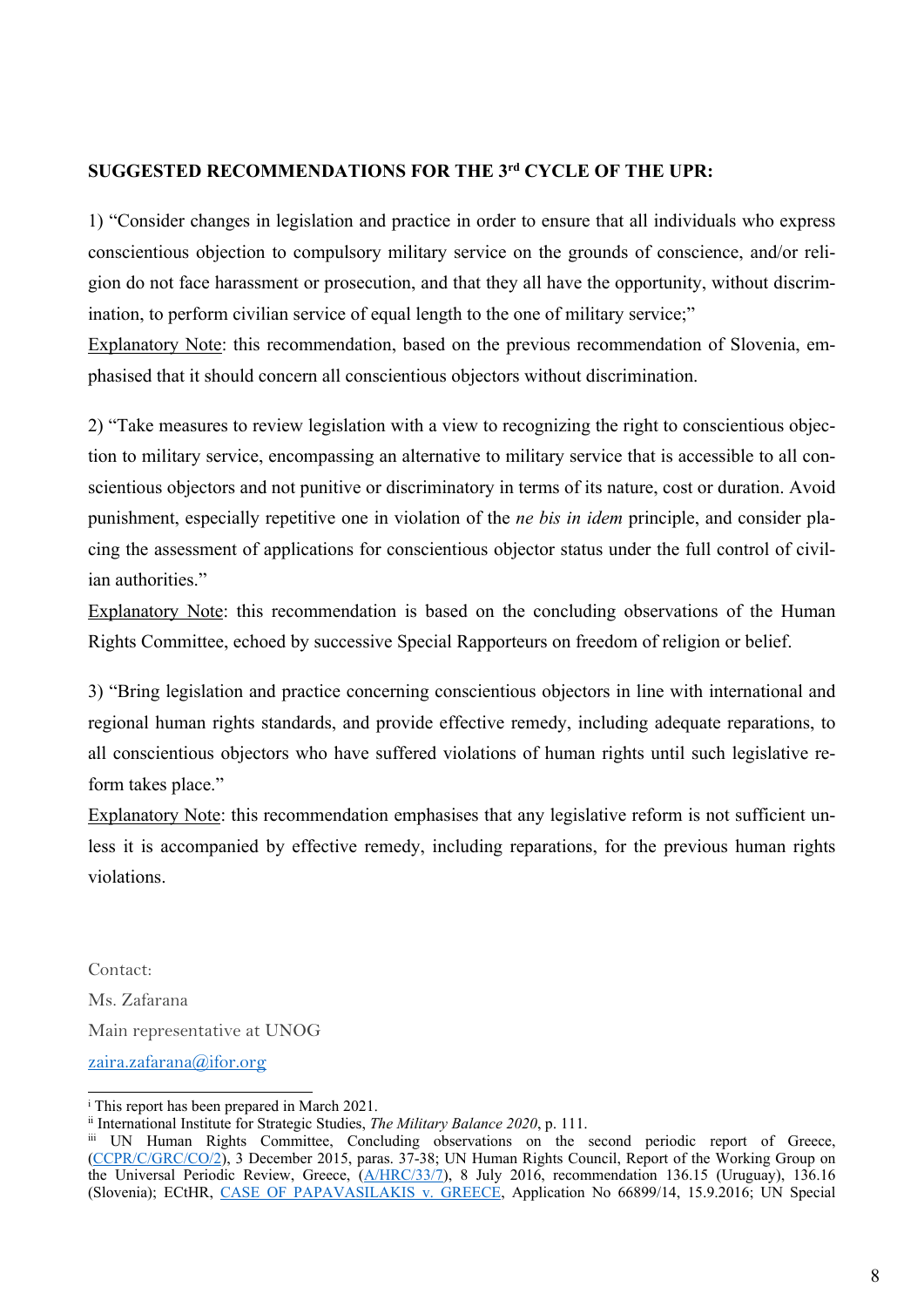Rapporteur on freedom of religion or belief, [Communication](https://spcommreports.ohchr.org/TMResultsBase/DownLoadPublicCommunicationFile?gId=22834) GRC 3/2016, 31 October 2016; ECSR, [Conclusions](https://hudoc.esc.coe.int/eng?i=XXI-1/def/GRC/1/2/EN) XXI-1 - Greece - [Article](https://hudoc.esc.coe.int/eng?i=XXI-1/def/GRC/1/2/EN) 1-2, para. 3. Other aspects of the right to earn one'<sup>s</sup> living in an occupation freely entered upon. Service alternative to military service; OHCHR, Conscientious objection to military service, Analytical repor<sup>t</sup> of the Office of the United Nations High Commissioner for Human Rights, ([A/HRC/35/4\)](https://www.undocs.org/A/HRC/35/4), 1 May 2017, paras. 18 (note 29), 51, 53, 54 (note 77); OHCHR, Approaches and challenges with regard to application procedures for obtaining the status of conscientious objector to military service in accordance with human rights standards, ([A/HRC/41/23](https://undocs.org/A/HRC/41/23)), 24 May 2019, paras. 7, 24, 29, 34, 36 (note 47), 38 (note 49), 41, 46-47; UN Special Rapporteur on freedom of religion or belief, Communication GRC  $3/2019$ , 11 July 2019.<br>iv Law 4609/2019, especially Articles 2

iv especially Articles 22-23, available at: [https://www.e-nomothesia.gr/kat-enoples](https://www.e-nomothesia.gr/kat-enoples-dynameis/nomos-4609-2019-phek-67a-3-5-2019.html)[dynameis/nomos-4609-2019-phek-67a-3-5-2019.html](https://www.e-nomothesia.gr/kat-enoples-dynameis/nomos-4609-2019-phek-67a-3-5-2019.html) (in Greek).

<sup>v</sup> Unprecedented, Unacceptable and Contrary to International Law, the increase of alternative service for conscientious objectors, Amnesty International, Greek Section, Press Release of 16 October 2019, available at: <https://www.amnesty.gr/news/articles/article/22571/protofanis-aparadekti-kai-antitheti-sto-diethnes-dikaio-i-ayxisi-tis>;

Government must uphold its commitments to conscientious objectors, Amnesty International, Greek Section,15 May 2019, available at [https://www.amnesty.gr/news/press/article/22170/i-kyvernisi-na-tirisei-tis-desmeyseis-tis-pros-toys](https://www.amnesty.gr/news/press/article/22170/i-kyvernisi-na-tirisei-tis-desmeyseis-tis-pros-toys-antirrisies-syneidisis)[antirrisies-syneidisis](https://www.amnesty.gr/news/press/article/22170/i-kyvernisi-na-tirisei-tis-desmeyseis-tis-pros-toys-antirrisies-syneidisis);

Greece: Observations on the Right to Conscientious Objection, Serious Violations of Greece'<sup>s</sup> Obligation towards Conscientious Objectors Remain Unaddressed in Proposed Bill despite Some Positive Steps, 20 March 2019, Index number: EUR 25/0088/2019, available at: <https://www.amnesty.org/en/documents/eur25/0088/2019/en/>.

vi UN Special Rapporteur on freedom of religion or belief, Communication GRC [3/2019](https://spcommreports.ohchr.org/TMResultsBase/DownLoadPublicCommunicationFile?gId=24700), <sup>11</sup> July 2019.

vii UN Human Rights Committee, Concluding observations on the second periodic report of Greece, ([CCPR/C/GRC/CO/2](http://undocs.org/CCPR/C/GRC/CO/2)), 3 December 2015, para. 38.

viii Law 3883/2010, article 78, passage k [ια], which has amended the sub-paragraph d of the renumbered paragraph 2 of article 64 of the law 3421/2005. Joint ministerial decision 2/24407/0022/09-06-2005 (Official Journal Vol. Β. 858) titled "Definition of monthly compensation of conscientious objectors".

<sup>ix</sup> Replies of Greece to the list of issues, (E/C.12/GRC/Q/2/Add.1), 6 August 2015, para. 54. Available at: <http://www.undocs.org/E/C.12/GRC/Q/2/Add.1>

<sup>x</sup> UN Committee on Economic, Social and Cultural Rights, Concluding observations on the second periodic repor<sup>t</sup> of Greece, (E/C.12/GRC/CO/2), 27 October 2015, paras. 19-20. Available at: <http://www.undocs.org/E/C.12/GRC/CO/2> xi Law 4361/2016, Article 12, para. 9.

xii UN Human Rights Committee, Concluding observations on the sixth periodic repor<sup>t</sup> of the Russian Federation, (CCPR/C/RUS/CO/6), 24 November 2009, para. 23.

Available at <http://undocs.org/CCPR/C/RUS/CO/6>

xiii UN Human Rights Committee, Concluding observations on the second periodic repor<sup>t</sup> of Greece, (CCPR/C/GRC/CO/2), 3 December 2015, para. 38.

Available at <http://undocs.org/CCPR/C/GRC/CO/2>

xiv GNCHR, Recommendations regarding Conscientious Objectors and the Scheme of Alternative Civil-Social Service, 10.6.2004, recommendation h. Available at:

[http://www.nchr.gr/images/English\\_Site/ANTIRRISIES/Conscientious\\_of\\_objectors\\_2004.pdf](http://www.nchr.gr/images/English_Site/ANTIRRISIES/Conscientious_of_objectors_2004.pdf)

xv Submission of the GNCHR to the quadrennial analytical repor<sup>t</sup> 2017 on conscientious objection to military service of the UN High Commissioner of Human Rights, p. 10. Available at: [https://www.nchr.gr/en/decisions-positions/68](https://www.nchr.gr/en/decisions-positions/68-conscientious-objectors/324-submission-of-the-gnchr-to-the-quadrennial-analytical-report-2017-on-conscientious-objection-to-military-service-of-the-un-high-commissioner-of-human-rights.html) [conscientious-objectors/324-submission-of-the-gnchr-to-the-quadrennial-analytical-report-2017-on-conscientious](https://www.nchr.gr/en/decisions-positions/68-conscientious-objectors/324-submission-of-the-gnchr-to-the-quadrennial-analytical-report-2017-on-conscientious-objection-to-military-service-of-the-un-high-commissioner-of-human-rights.html)[objection-to-military-service-of-the-un-high-commissioner-of-human-rights.html](https://www.nchr.gr/en/decisions-positions/68-conscientious-objectors/324-submission-of-the-gnchr-to-the-quadrennial-analytical-report-2017-on-conscientious-objection-to-military-service-of-the-un-high-commissioner-of-human-rights.html)

xvi UN Human Rights Committee, Concluding observations on the second periodic report of Greece, ([CCPR/C/GRC/CO/2](https://tbinternet.ohchr.org/_layouts/treatybodyexternal/Download.aspx?symbolno=CCPR%2fC%2fGRC%2fCO%2f2&Lang=en)), 3 December 2015, paras. 37-38

xvii UN Special Rapporteur on freedom of religion or belief, [Communication](https://spcommreports.ohchr.org/TMResultsBase/DownLoadPublicCommunicationFile?gId=22834) GRC 3/2016, 31 October 2016. UN Special Rapporteur on freedom of religion or belief, Communication GRC [3/2019](https://spcommreports.ohchr.org/TMResultsBase/DownLoadPublicCommunicationFile?gId=24700), 11 July 2019.

xviii Joint Decision of the Deputy Minister of Finance and the Deputy Minister of National Defence Φ.421.4/7/228631/Σ.6400/24-09-2019 (Official Journal vol. B 3697/4-10-2019).

xix Joint Decision of the Alternate Minister of Finance and the Deputy Minister of National Defence Φ.421.4/1/322490/Σ. 1493/26-02-2021 (Official Journal vol. B 853/4-3-2021).

xx OHCHR, Approaches and challenges with regard to application procedures for obtaining the status of conscientious objector to military service in accordance with human rights standards, ([A/HRC/41/23\)](https://undocs.org/A/HRC/41/23), 24 May 2019, para. 60, criterion (l).

<sup>xxi</sup> European Parliament, Resolution on respect for human rights in the European Community (annual report of the European Parliament), (Α3-0025/93), 11 March 1993, para. 51, as it has been published in the Official Journal of the European Communities C 115, 26 April 1993, Minutes of the sitting of [Thursday,](http://eur-lex.europa.eu/legal-content/EN/TXT/PDF/?uri=OJ:JOC_1993_115_R_0139_01&from=EN) 11 March 1993, page 183. Resolution on conscientious objection in the Member States of the Community, (Α3-0411/93), 19 January 1994, para. 9, as it has been published in the Official Journal of the European Communities C 44, 14 February 1994, [Minutes](http://eur-lex.europa.eu/legal-content/EN/TXT/PDF/?uri=OJ:JOC_1994_044_R_0075_01&from=EN) of the sitting of [Wednesday,](http://eur-lex.europa.eu/legal-content/EN/TXT/PDF/?uri=OJ:JOC_1994_044_R_0075_01&from=EN) 19 January 1994, page 105.

<sup>xxii</sup> Resolution on the situation concerning basic rights in the European Union (2001) (2001/2014(INI)), para 42, text adopted on 15 January 2003, available at:  $\frac{http://www.europarl.europa.eu/sides/getDoc.do?pubRef=-}$ adopted on 15 January 2003, available at: [http://www.europarl.europa.eu/sides/getDoc.do?pubRef=-](http://www.europarl.europa.eu/sides/getDoc.do?pubRef=-//EP//TEXT+TA+P5-TA-2003-0012+0+DOC+XML+V0//EN) [//EP//TEXT+TA+P5-TA-2003-0012+0+DOC+XML+V0//EN](http://www.europarl.europa.eu/sides/getDoc.do?pubRef=-//EP//TEXT+TA+P5-TA-2003-0012+0+DOC+XML+V0//EN)

xxiii UN Human Rights Committee, Concluding observations on the second periodic repor<sup>t</sup> of Greece,